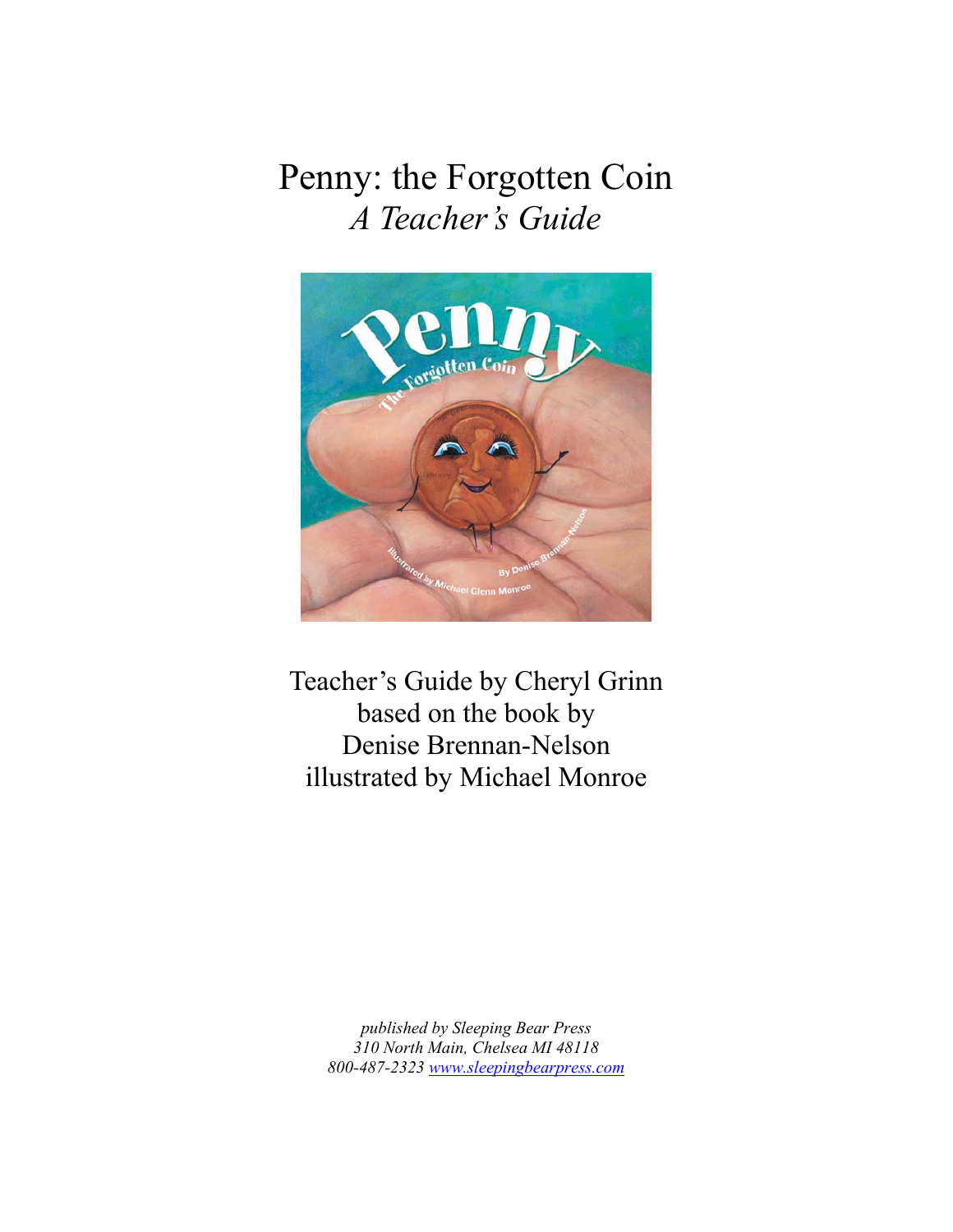## **Where Are Pennies Made?**

You can find out where coins are made in the United States by reading the book *Penny.* On the map below put the U.S. mints in the right place.

Name the two mints where the penny is made.

 $\frac{1}{2}$ 

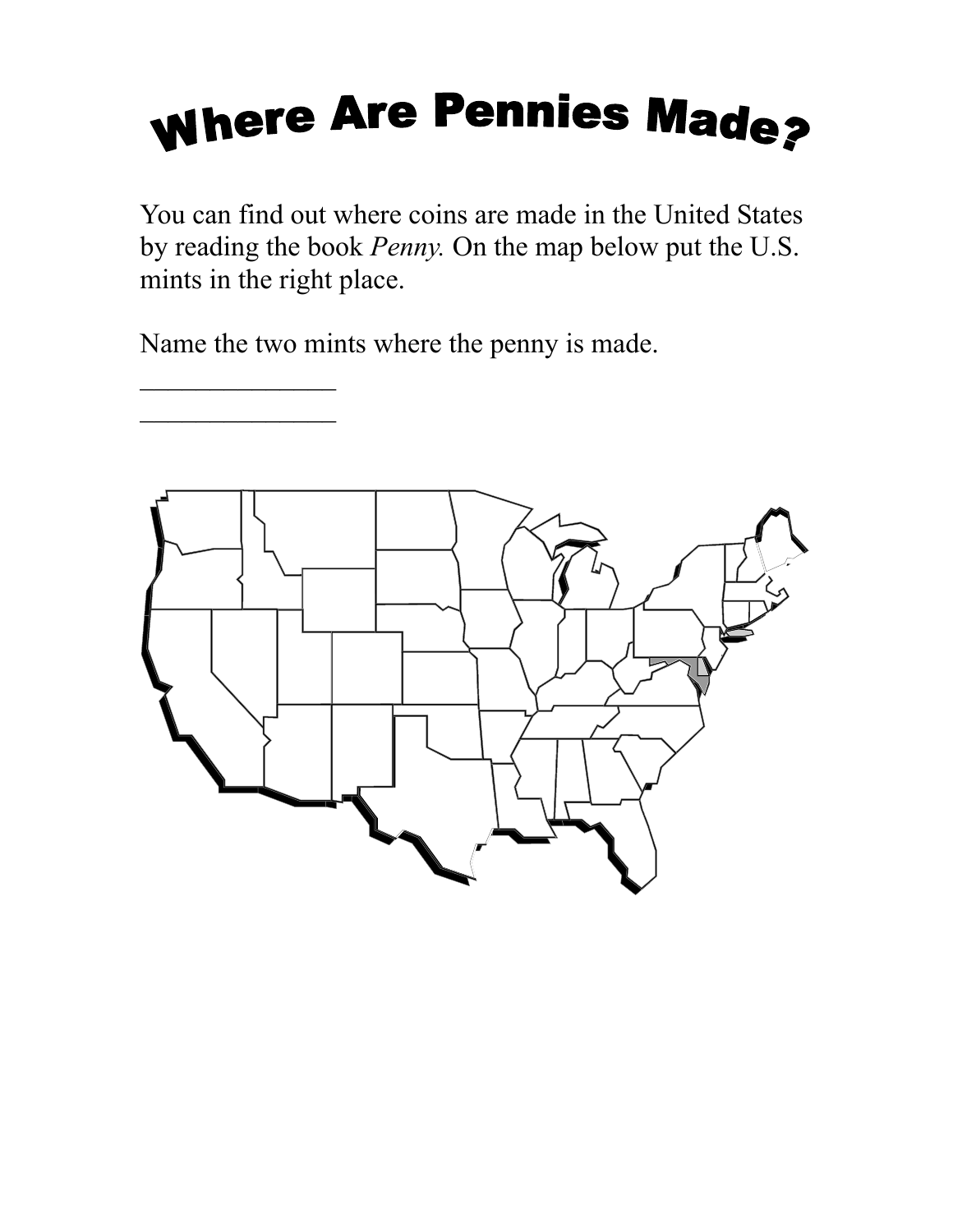

### Could Abraham Lincoln have been president in 2004?

The book *Penny* shares with us why Abraham Lincoln was chosen to be on the penny.

Using the knowledge you have about Abraham Lincoln and what he stood for, would you vote for Abraham Lincoln if he were running for president in 2004? Give 3 reasons for your decision.

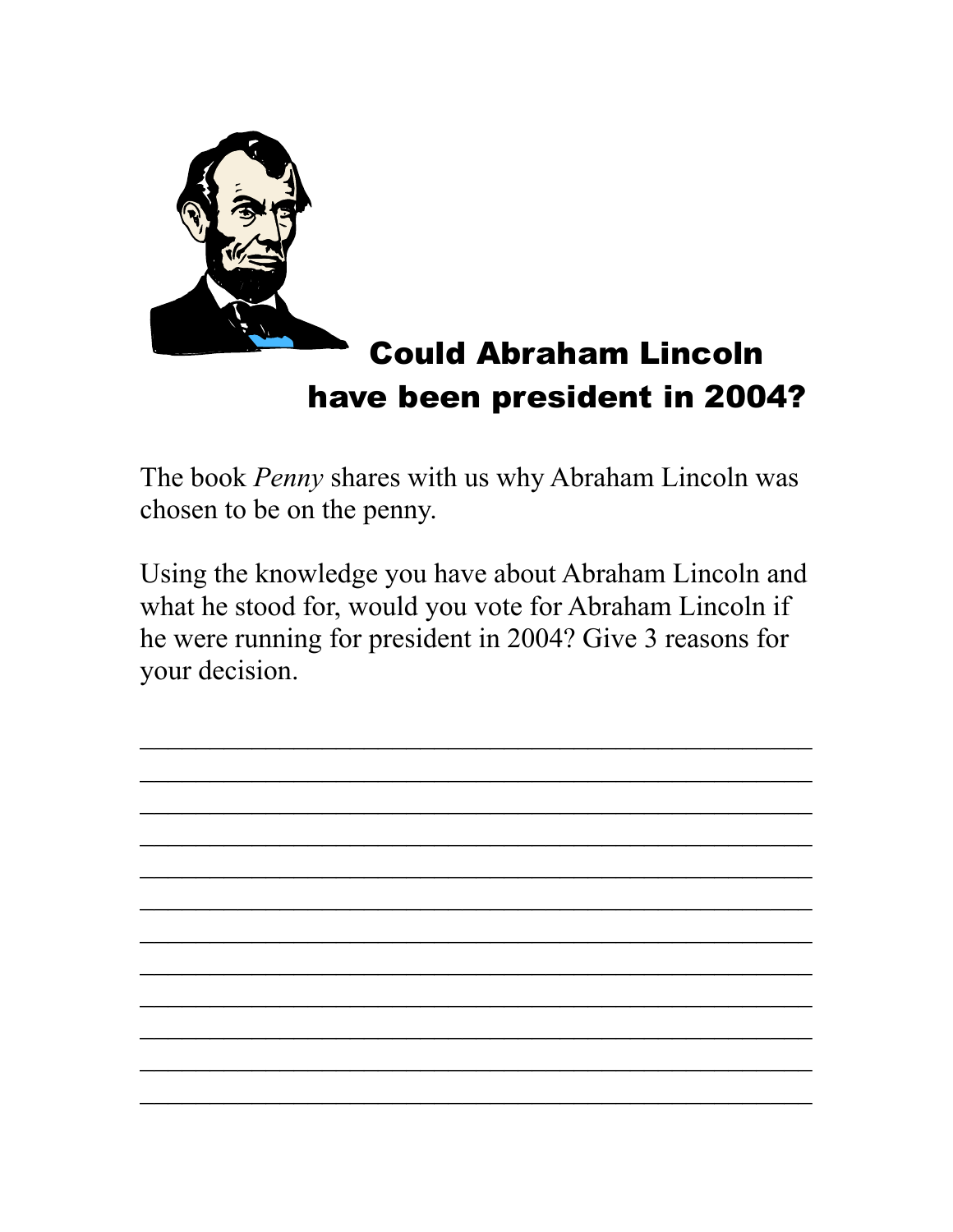

An acrostic poem is a poem that describes. It uses each letter in a word to write descriptive words that start with that letter.

The book *Penny* will help you think of some good words to describe a penny.

Acrostic example-

A- ambitious, angelic, artistic M- mighty, makes people laugh Y- young, yellow hair

P  $\mathcal{L}_\text{max}$  , and the contract of the contract of the contract of the contract of the contract of the contract of the contract of the contract of the contract of the contract of the contract of the contract of the contr E  $\mathcal{L}_\text{max}$  and  $\mathcal{L}_\text{max}$  and  $\mathcal{L}_\text{max}$  and  $\mathcal{L}_\text{max}$  and  $\mathcal{L}_\text{max}$ N  $\mathcal{L}_\text{max}$  , and the contract of the contract of the contract of the contract of the contract of the contract of the contract of the contract of the contract of the contract of the contract of the contract of the contr N  $\mathcal{L}_\text{max}$  and  $\mathcal{L}_\text{max}$  and  $\mathcal{L}_\text{max}$  and  $\mathcal{L}_\text{max}$  and  $\mathcal{L}_\text{max}$ Y  $\mathcal{L}_\text{max}$  , and the contract of the contract of the contract of the contract of the contract of the contract of the contract of the contract of the contract of the contract of the contract of the contract of the contr

*Challenge:* Make an acrostic poem using your name!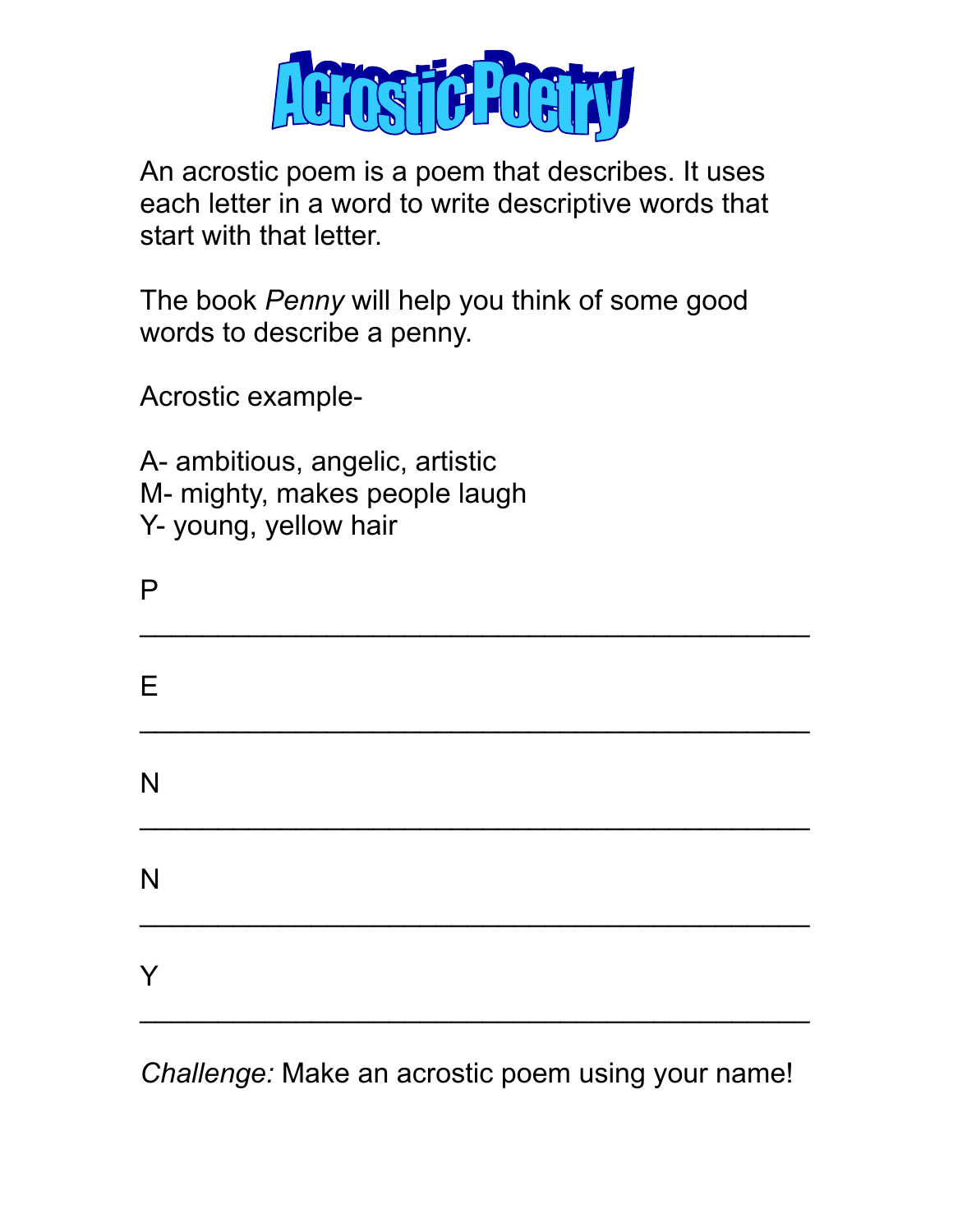

A penny doesn't seem like much money, but if you add them up you might be surprised!

| 10 pennies $=$     |  |
|--------------------|--|
| $25$ pennies =     |  |
| $50$ pennies =     |  |
| 100 pennies $=$    |  |
| $1,000$ pennies =  |  |
| $10,000$ pennies = |  |
| 100,000 pennies =  |  |
|                    |  |

If you saved one penny a day how long would it take you to have \$10.00?

\_\_\_\_\_\_ days

Make up two money problems and have a friend try to solve them.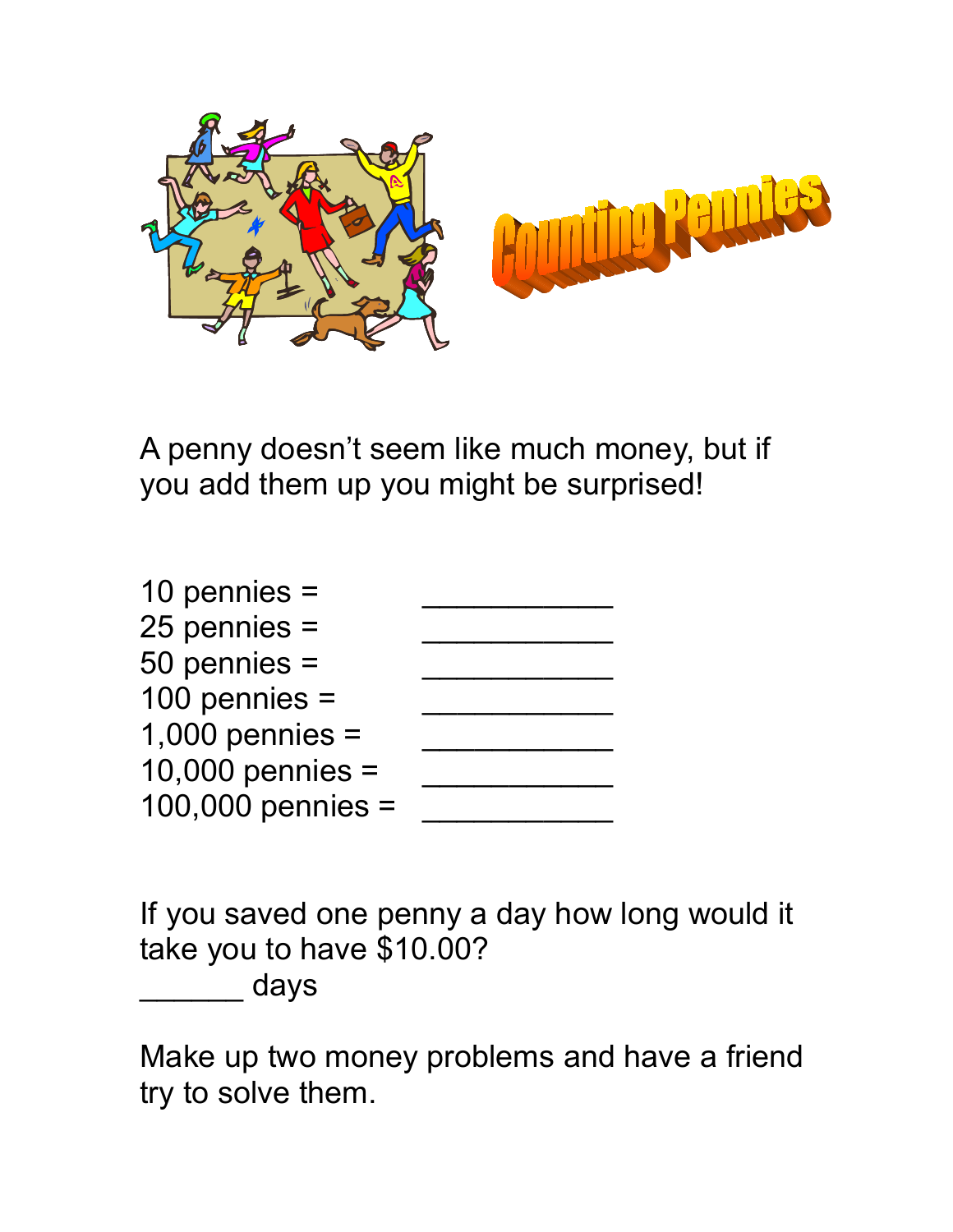# Filleln Fun

| $1.$ $\qquad \qquad$ N $\qquad$ |                                                                                                                                                                                                                                                                                                                                                                       |
|---------------------------------|-----------------------------------------------------------------------------------------------------------------------------------------------------------------------------------------------------------------------------------------------------------------------------------------------------------------------------------------------------------------------|
|                                 | 2. $\frac{1}{\sqrt{2}}$ $\frac{1}{\sqrt{2}}$ $\frac{1}{\sqrt{2}}$ $\frac{1}{\sqrt{2}}$ $\frac{1}{\sqrt{2}}$ $\frac{1}{\sqrt{2}}$ $\frac{1}{\sqrt{2}}$ $\frac{1}{\sqrt{2}}$ $\frac{1}{\sqrt{2}}$ $\frac{1}{\sqrt{2}}$ $\frac{1}{\sqrt{2}}$ $\frac{1}{\sqrt{2}}$ $\frac{1}{\sqrt{2}}$ $\frac{1}{\sqrt{2}}$ $\frac{1}{\sqrt{2}}$ $\frac{1}{\sqrt{2}}$ $\frac{1}{\sqrt{2$ |
|                                 | 3. E __ __ __ __ __                                                                                                                                                                                                                                                                                                                                                   |
|                                 | 4. __ __ N __ __ __ __                                                                                                                                                                                                                                                                                                                                                |
| 5. $P$                          |                                                                                                                                                                                                                                                                                                                                                                       |

- 1. Place where coins are made
- 2. Penny minted in 1856
- 3. Number of designs for the penny
- 4. President found on the penny
- 5. Supplied copper for early pennies

Unscramble the **BOLD** letters and you will have found a lucky \_\_\_\_\_\_\_\_\_\_\_.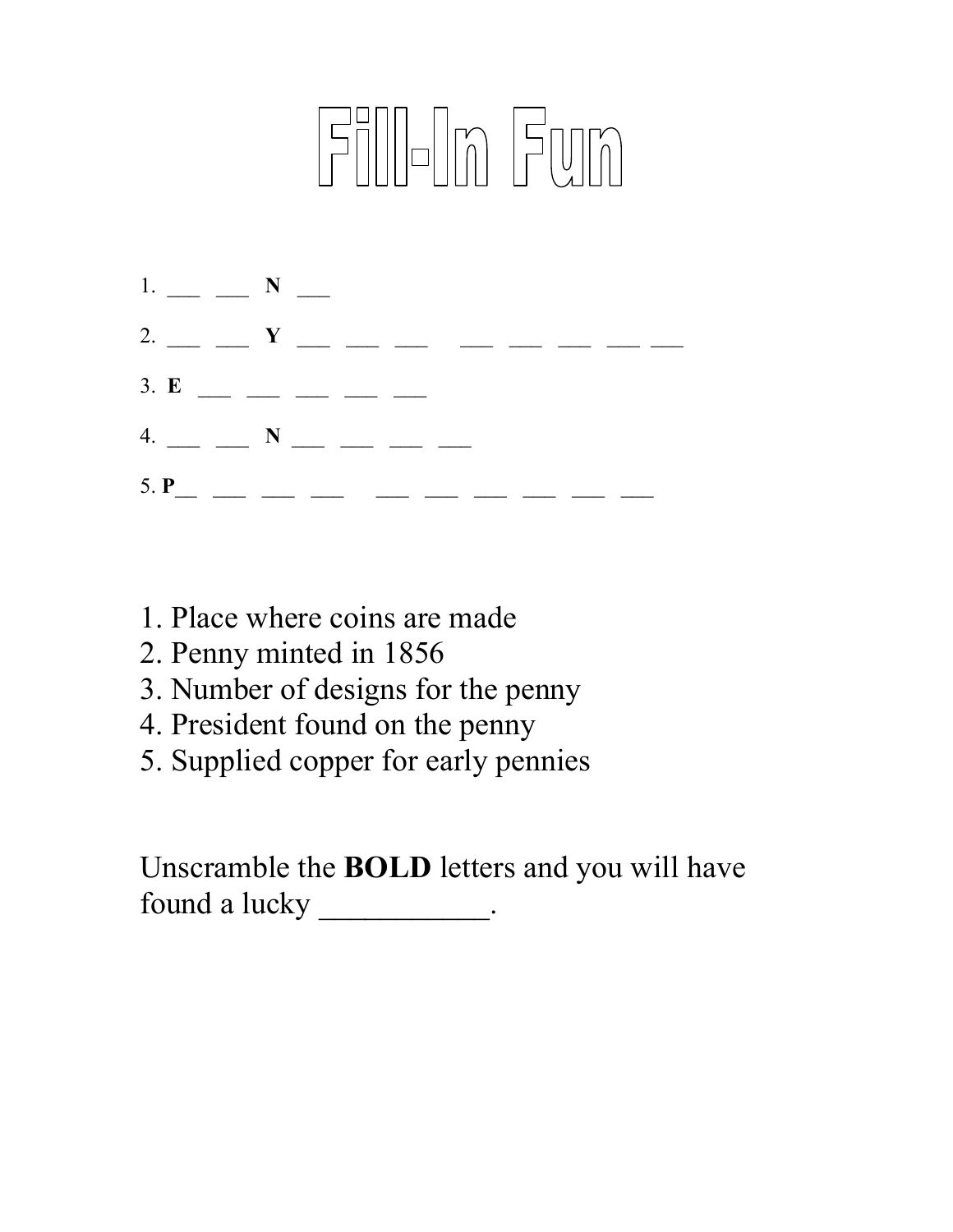

The penny has a very interesting history. You can learn about this history in the book *Penny.*

You have been chosen to design a new penny. Think about a person or thing that you feel would best represent our country. Each side should have a different design.



Write a paragraph explaining why you chose this design.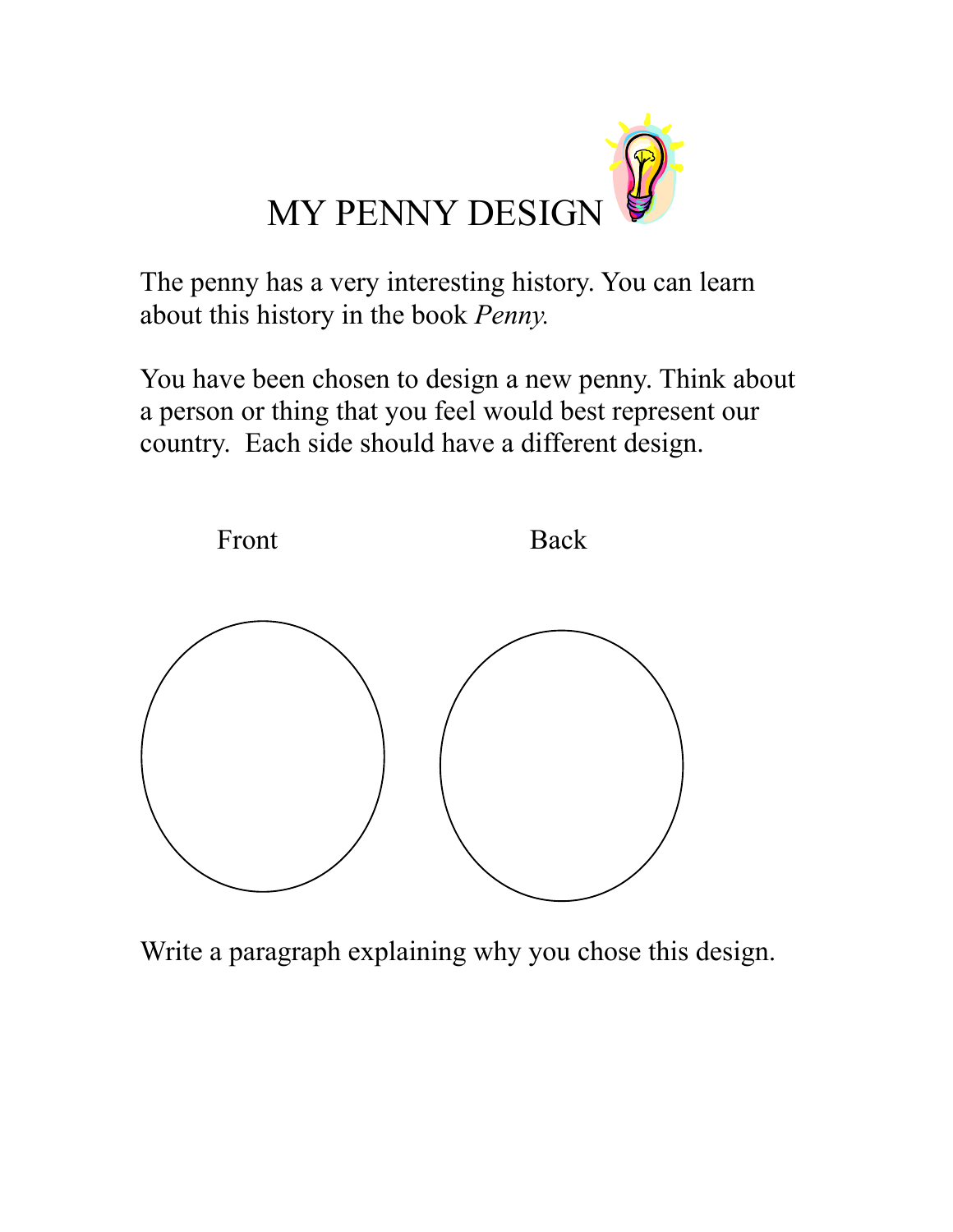

## Mental Penny Math

Mental math activities are a good way to fill time or to warm up before starting math class. Two or three a day work well

- 1. 25 pennies plus 8 pennies =
- 2. 40 pennies plus 6 pennies minus 2 pennies =
- 3. 19 pennies minus 10 pennies plus 15 pennies =
- 4. 7 pennies minus 5 pennies plus 6 pennies minus 3 pennies =
- 5. 100 pennies times 3 minus 50 pennies =
- 6. 100 pennies plus 75 pennies minus one dollar =
- 7. 400 pennies divided by 2 minus 100 pennies equal how many dollars?
- 8. 10 pennies plus 8 pennies plus 5 pennies minus 2 pennies =
- 9. 5 pennies  $X$  6 plus 10 pennies =
- 10. 7 pennies X 7 minus 7 pennies  $=$
- 11. 30 pennies divided by 10 plus 20 pennies =
- 12. 50 pennies minus 25 pennies plus 15 pennies =
- 13. 200 pennies plus 16 pennies plus 10 pennies =
- 14. One dollar plus 18 pennies =
- 15. 13 pennies plus 13 pennies minus 26 pennies =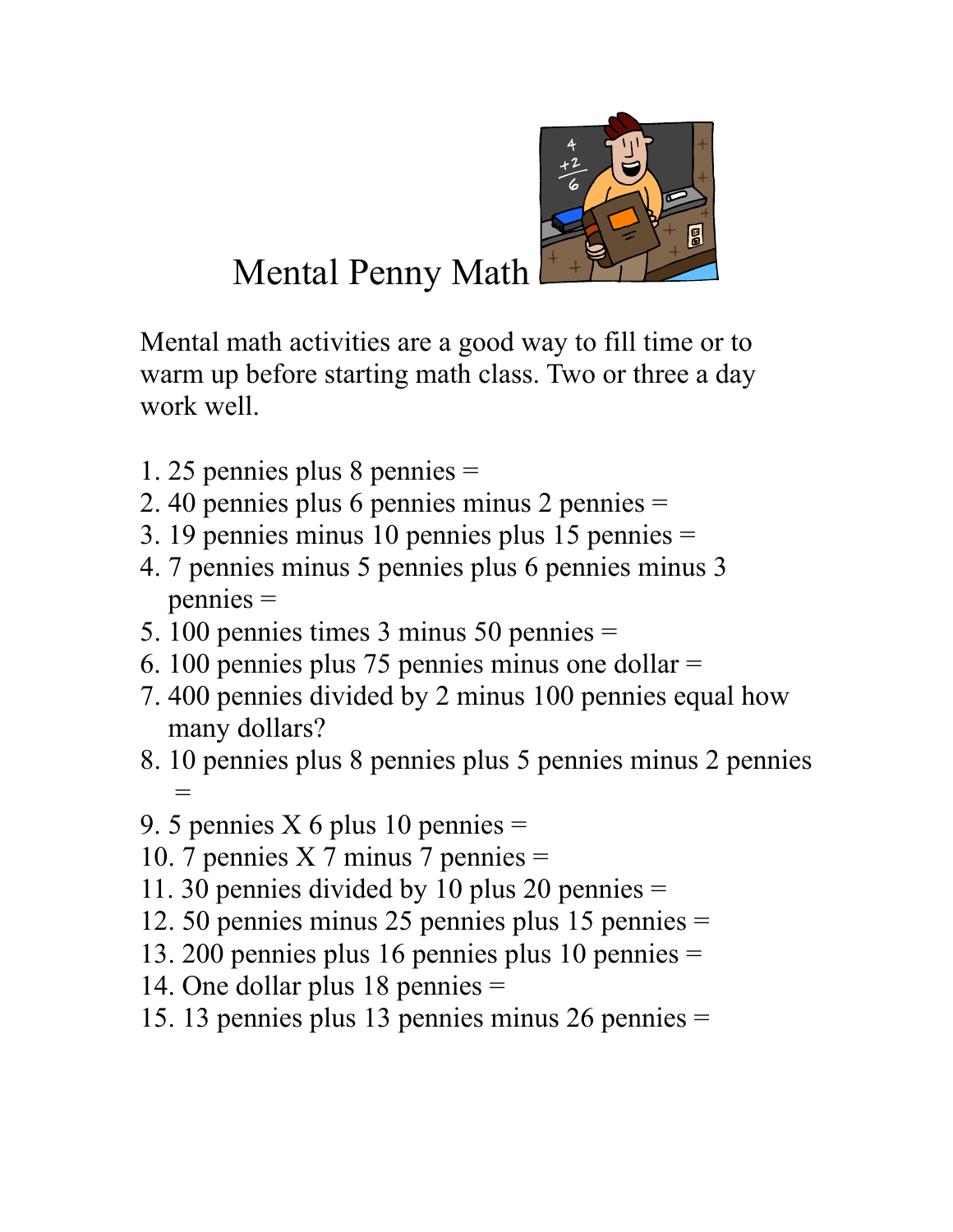## **One Penny, Two Pennies**  *Making Plurals*

The plurals of common nouns which end in *y*, and have a consonant just before the *y*, are formed by changing the *y* to *i* and adding *es.* 

Example: penny--pennies

Change the following nouns to plurals.

| 2. sky |                        |  |
|--------|------------------------|--|
|        | 3. party               |  |
|        |                        |  |
|        | 5. daisy               |  |
|        | 6. fly $\qquad \qquad$ |  |
|        |                        |  |
|        |                        |  |
|        |                        |  |
|        |                        |  |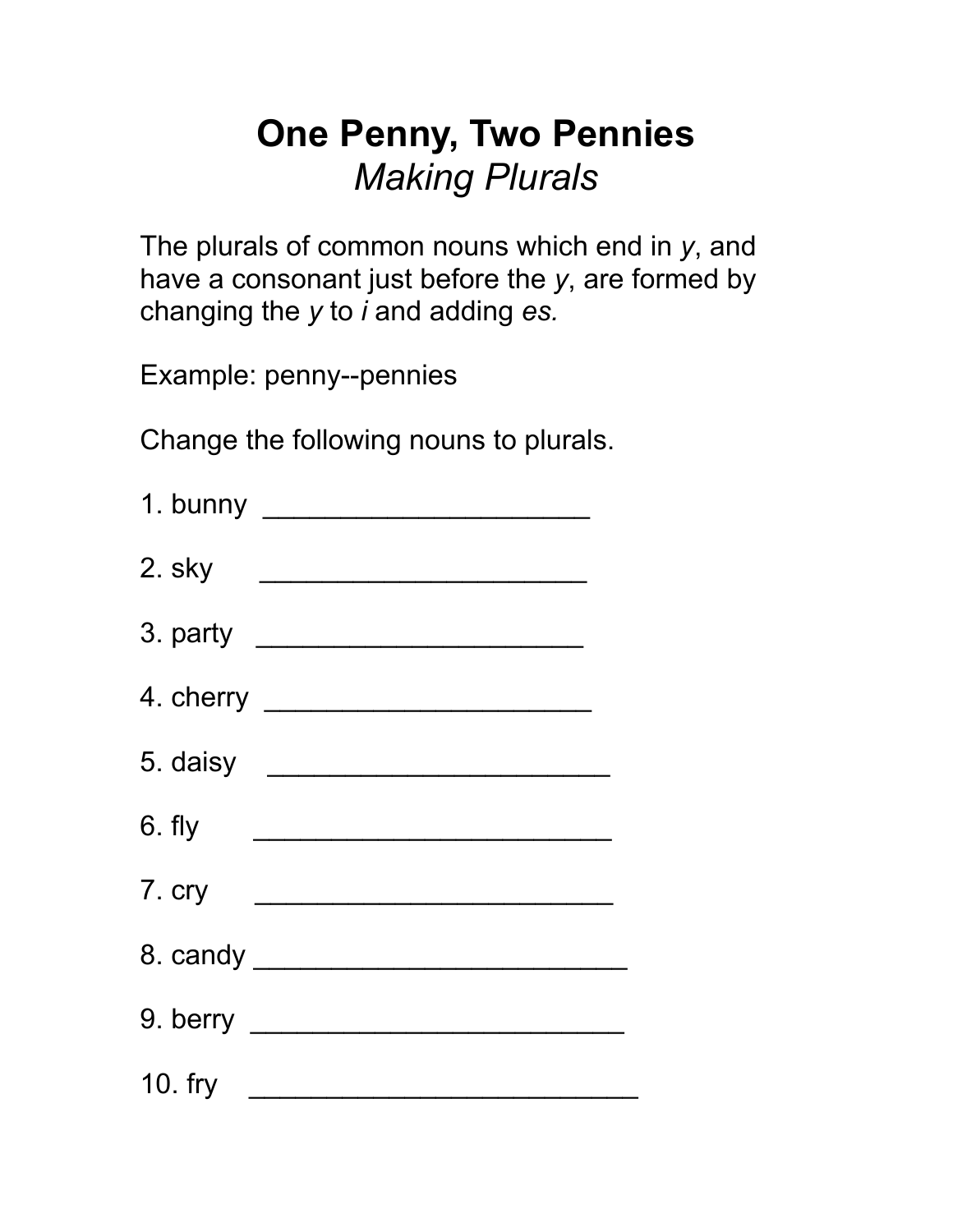## Is the Glass Really Full?

Surface Tension

How many pennies can you add to a glass of water that is already full?

My estimate is \_\_\_\_\_\_\_\_\_\_\_\_\_\_\_\_ pennies.

**Materials** 1 paper cup water 30 to 40 pennies

#### **Directions**

- 1. Fill the cup right to the top with water. Make sure it can hold no more water.
- 2. Gently drop coins down the side of the glass, one at a time.
- 3. Keep adding pennies until the water overflows.
- 4. Repeat two more times.

Number of pennies the full glass of water held:

Trial one \_\_\_\_\_\_\_\_\_ Trial two \_\_\_\_\_\_\_\_\_\_\_

Trial three \_\_\_\_\_\_\_\_\_\_

How close was your estimate? What conclusion can you reach?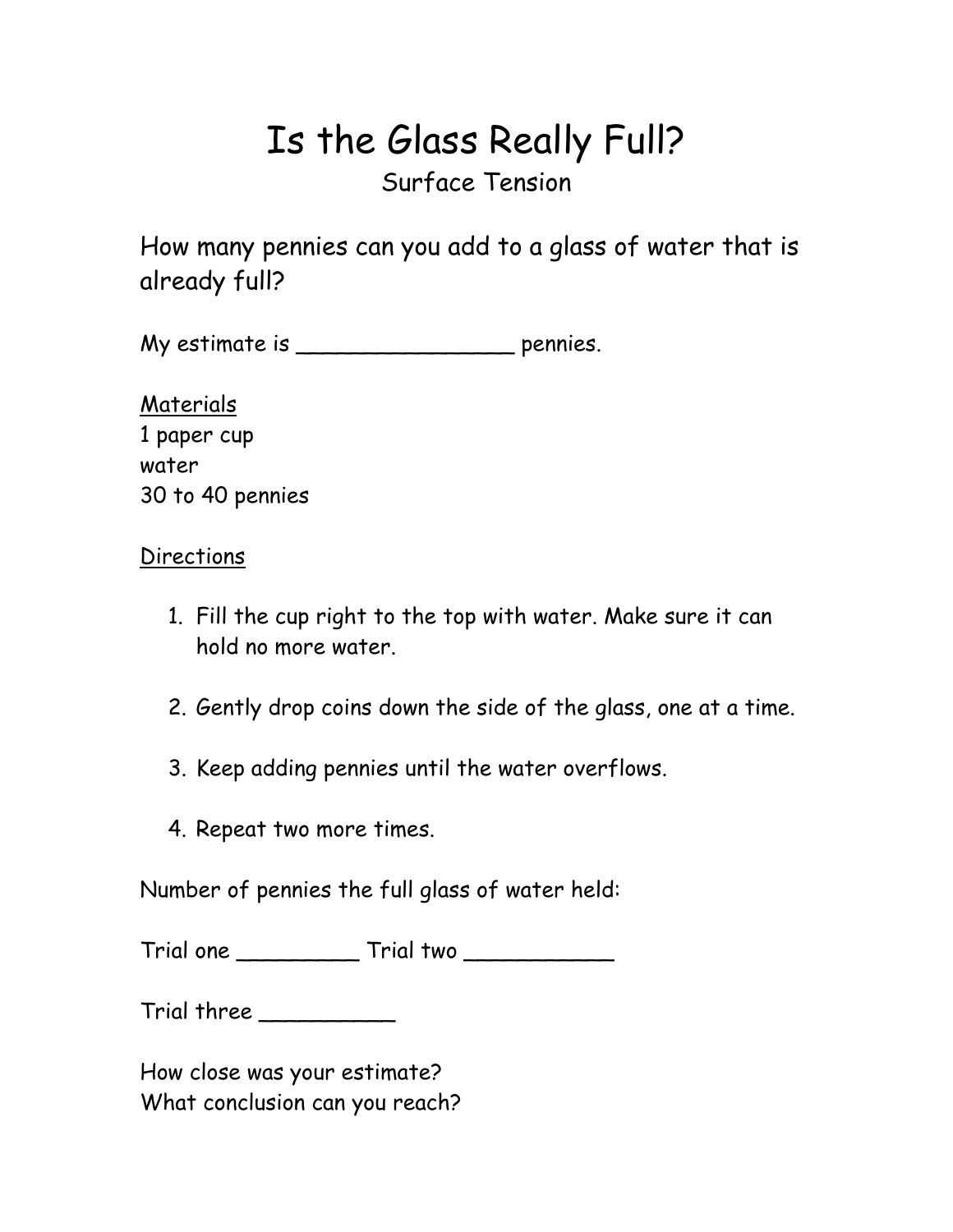

Penny Survey

Gather 100 pennies and look for the mint letter on them. It will be either a P for Philadelphia or a D for Denver.

Divide the pennies into two piles, one with P and one with D.

Count the number of pennies in each pile. Make a pie graph to show your results.

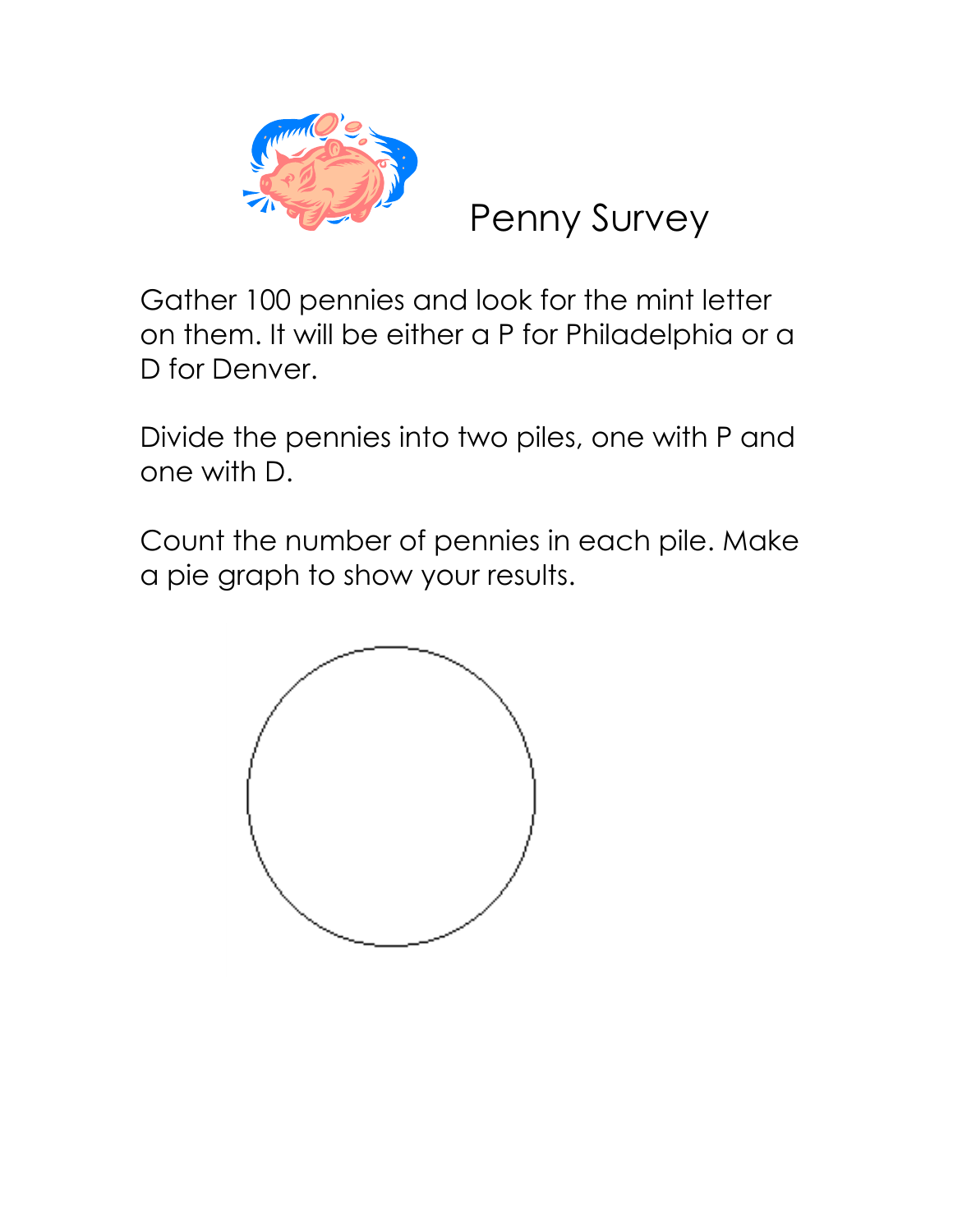

WHAT??? No more pennies?! Read the book *Penny* to find out if this is possible.

What would happen if we didn't have pennies?

#### **Directions**

- 1. Find a partner and together make a list of all the things you couldn't do if there were no pennies.
- 2. Compare your list with another team. Circle the ideas that were the same as the other team's ideas.
- 3. Put a box around your three best ideas.
- 4. Place your very best idea on a class chart. Don't use an idea that is already on the chart.
- 5. Write a story about the day all the pennies disappeared. You may use any of the ideas from the class chart to help you write your story.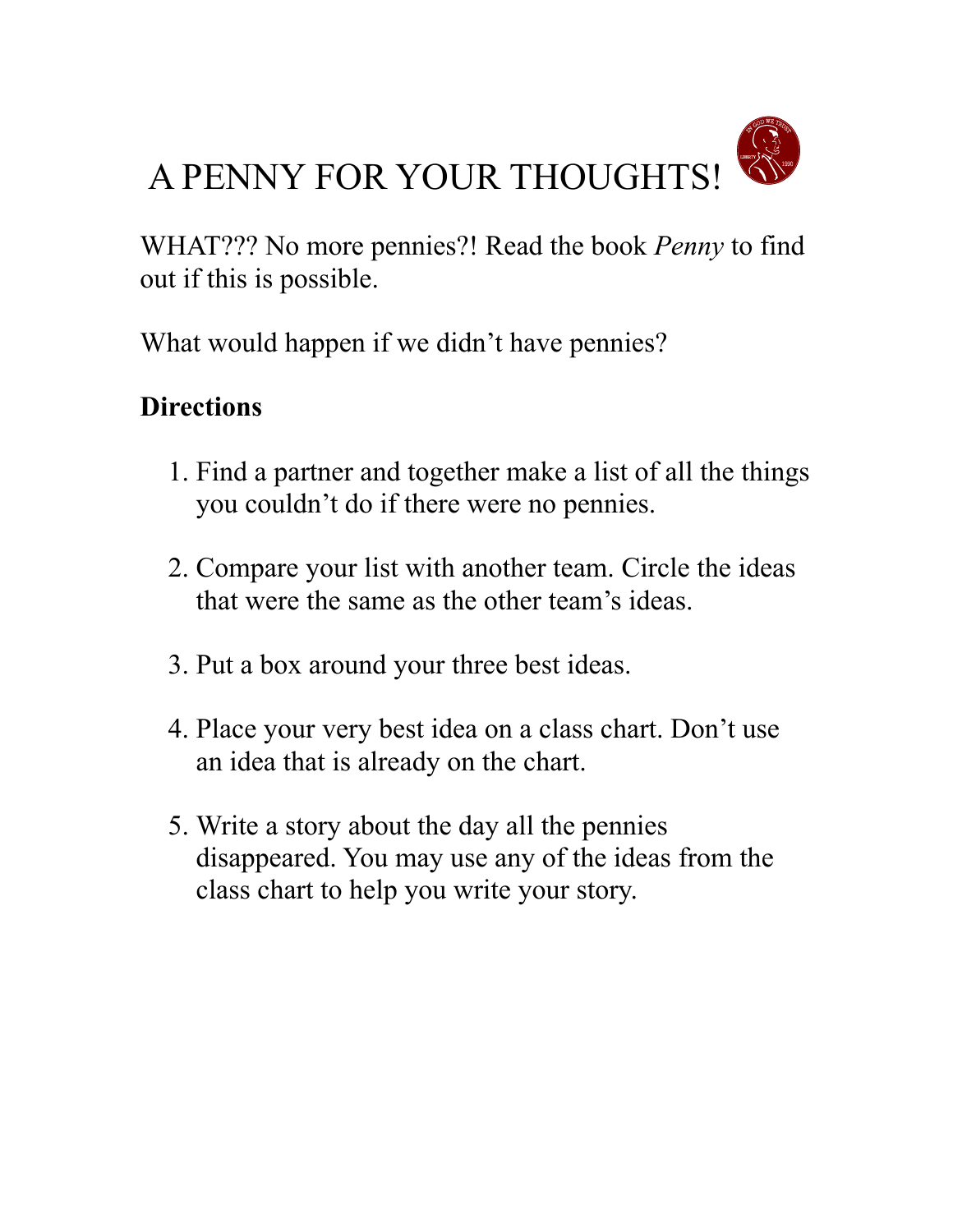## Penny's Time Line

The book *Penny* will give you many interesting facts about the life of our least valuable American coin. After you have read the book take the facts listed below and cut them out.

Place them on the time line on the next page. Start with the earliest event and end with the latest event. After you have pasted the events on the time line, draw a penny that represents each event.

- 1787- First one-cent coin made
- 1792- First mint established
- 1909- First Lincoln penny
- 1859- Indian head penny
- 1943- Steel penny
- 1856- Flying eagle penny
- 1959- Lincoln Memorial added to reverse of the penny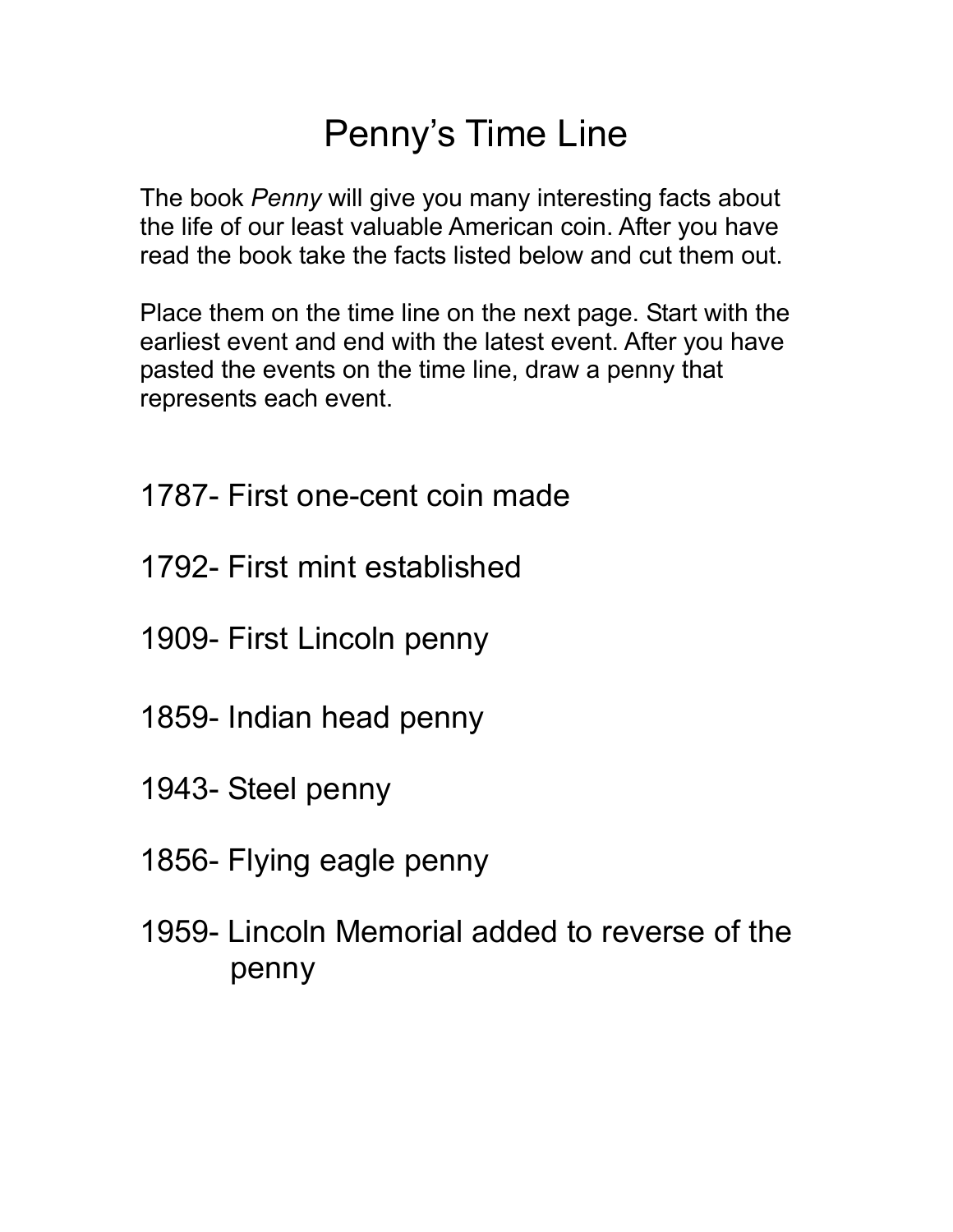Penny's Time Line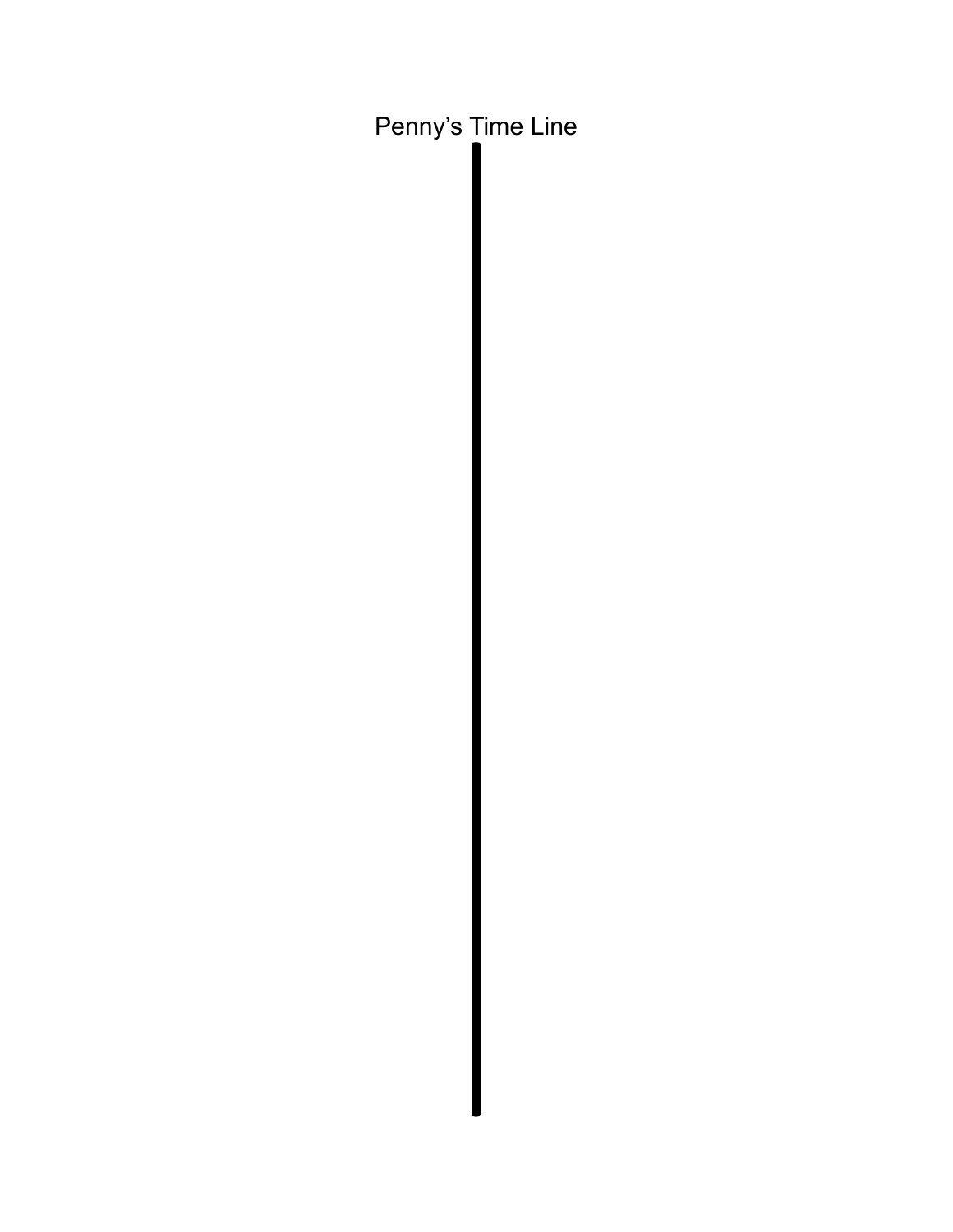#### Trading-Up Game

The book Penny will give you wonderful information about the penny and its history. After you have read this book, try the trading-up game.

#### **Directions**

- 1. Cut out the question cards and shuffle them. Place them face down in a pile.
- 2. Find a partner. Take turns asking and answering the questions.
- 3. Score one penny for each correct answer you get.
- 4. The first person to get five points and trade-up to a nickel is the winner.
- 5. You could also play for a 10 or 15-cent trade-up.

| The first penny was 100% what<br>material?                   | What is the British word that<br>"penny" came from?                       |
|--------------------------------------------------------------|---------------------------------------------------------------------------|
| (copper)                                                     | (pence)                                                                   |
| In what year was the first one-cent<br>coin made in America? | What famous American supplied<br>copper for some of the early<br>pennies? |
| (1787)                                                       | (Paul Revere)                                                             |
| Name the two mints that make the<br>penny.                   | Today's penny is made mostly of<br>what material?                         |
| (Philadelphia, Denver)                                       | (zinc)                                                                    |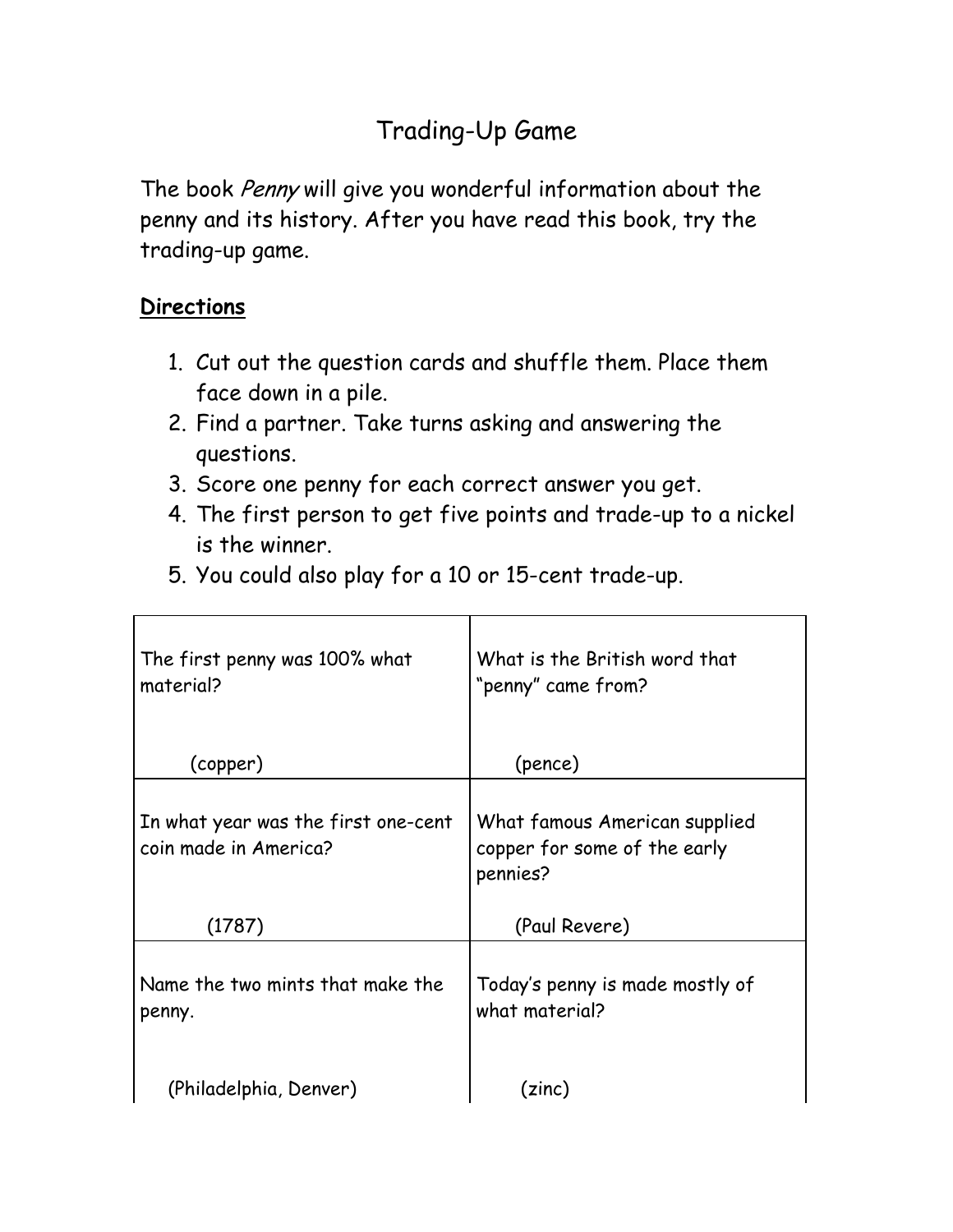| Who is pictured on the current<br>penny?                                               | What do we call the place where<br>coins are made?                                                |
|----------------------------------------------------------------------------------------|---------------------------------------------------------------------------------------------------|
| (Abraham Lincoln)                                                                      | (min)                                                                                             |
| What famous building is shown on<br>the back of the penny?                             | The need for copper during World<br>War II caused pennies to be made<br>of what material in 1943? |
| (Lincoln Memorial)                                                                     | (steel)                                                                                           |
| True or False?<br>The penny is the only coin to have<br>the same person on both sides. | In which direction does Lincoln face<br>on the penny?                                             |
| (true)                                                                                 | (right)                                                                                           |

| True or False?<br>There was a penny named the<br>Flying Eagle.<br>(true) | Does the Indian head penny show a<br>portrait of a male or female<br>Indian?<br>(female) |
|--------------------------------------------------------------------------|------------------------------------------------------------------------------------------|
| How many pennies does it take to<br>equal \$ 1.25?                       | True or False?<br>There has never been a shoe called<br>a penny loafer.                  |
| (125)                                                                    | (false)                                                                                  |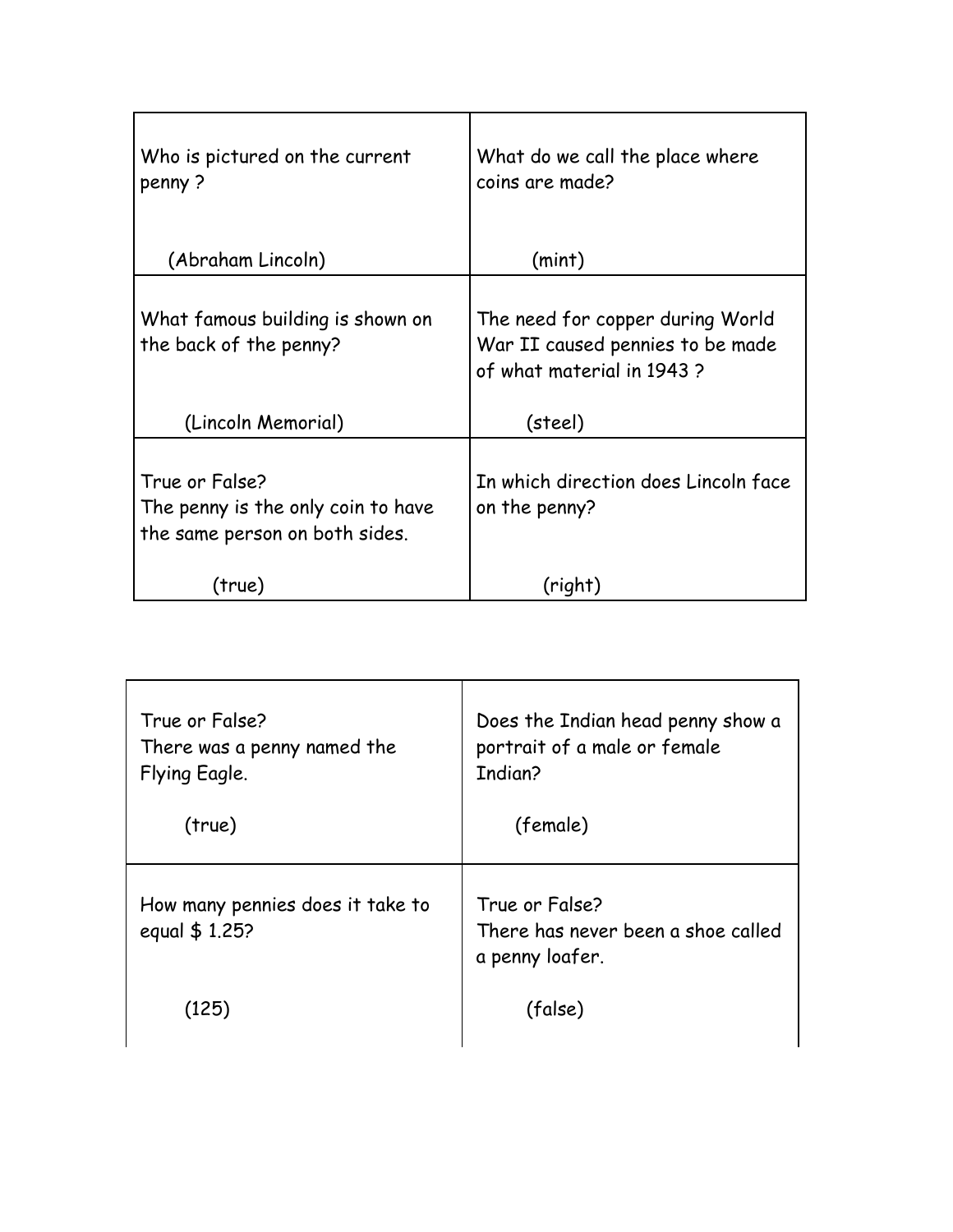| True or False?                     | True or False                      |
|------------------------------------|------------------------------------|
| The nickel was our country's first | For over 50 years you could mail a |
| coin.                              | postcard for only one penny?       |
| (false)                            | (true)                             |
| True or False?                     | True or False?                     |
| You can find our national motto on | No more pennies will be made after |
| the penny.                         | this year.                         |
| (true)                             | (false)                            |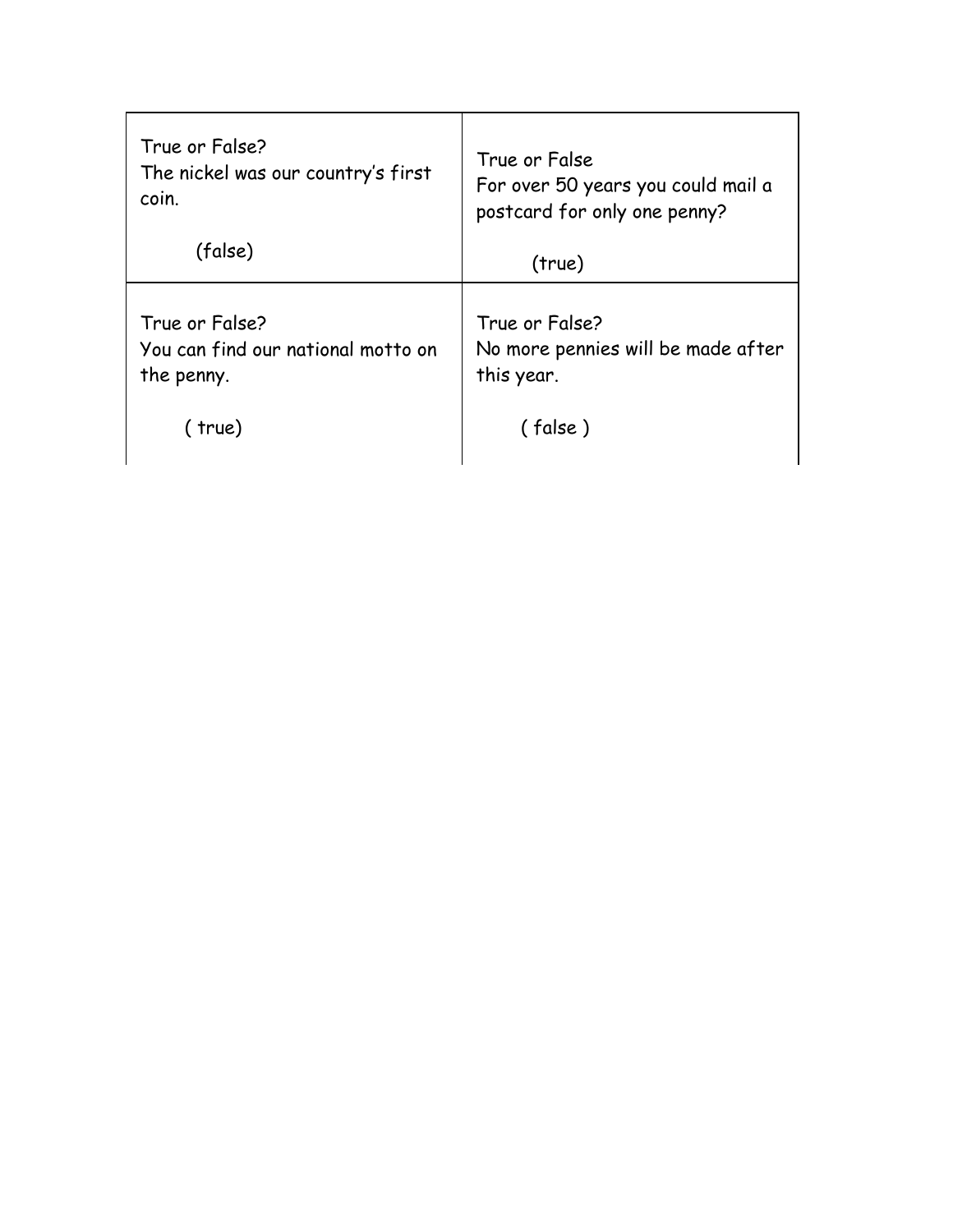

## Penny's Thoughts

After reading the book Penny you will have a better understanding of our smallest coin.

Today you woke up and found you had become a penny. You look yourself over carefully and find you were minted in Denver in 1975.

Write a story about the travels and adventures that you had on your way to a classroom in 2003.

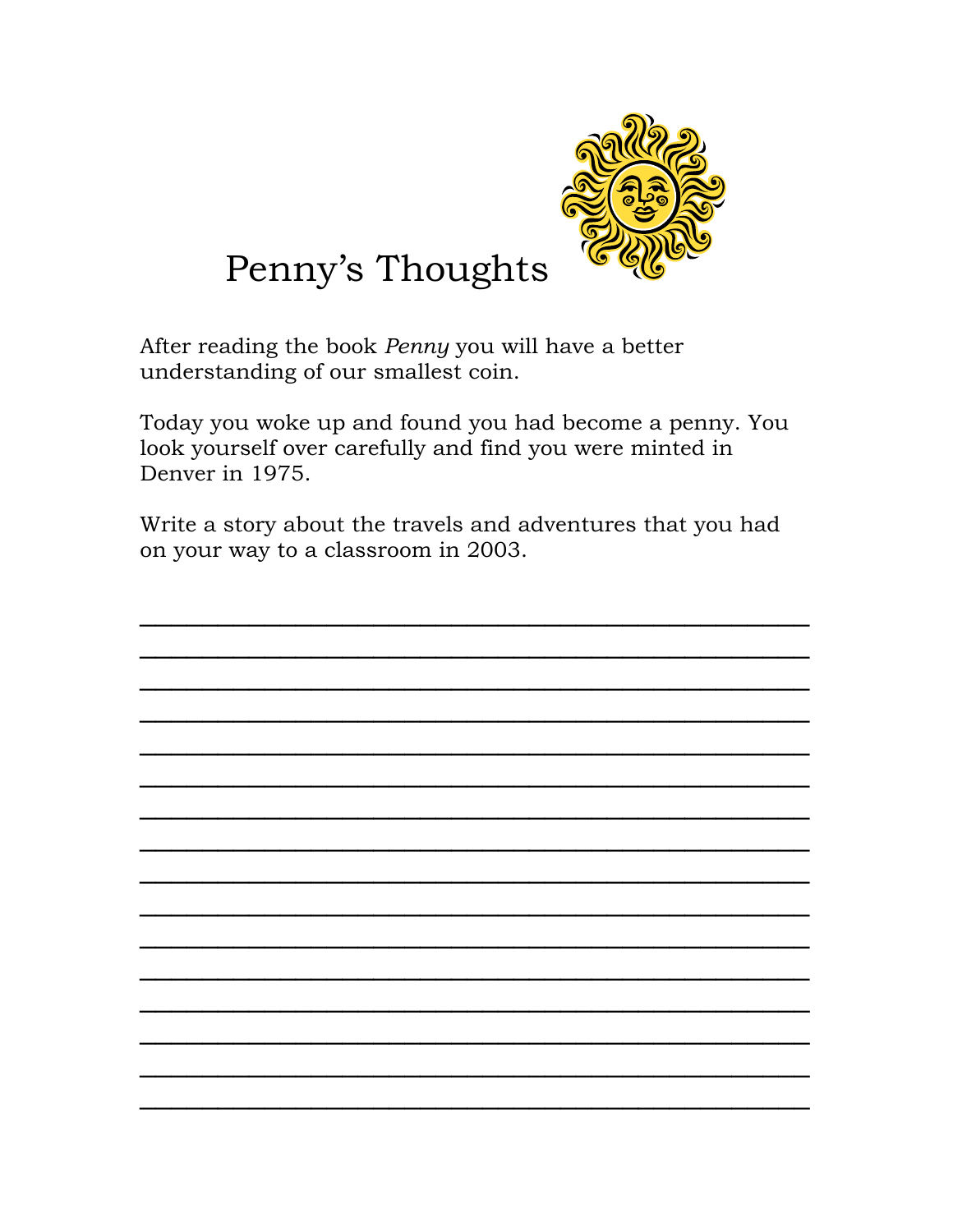

Read the book *Penny* to learn about how the United States got its oldest coin. Have fun with the penny toss game after you've read the book.

#### **Directions**

On a large poster board draw a bull's-eye. Give each set of circles a different value.

5 pts. for the outside circle 10 pts. for the middle circle 25 pts. for the center circle

Each student has five pennies.

Take turns tossing the pennies onto the bull's-eye.

Add up the points.

Highest point total wins.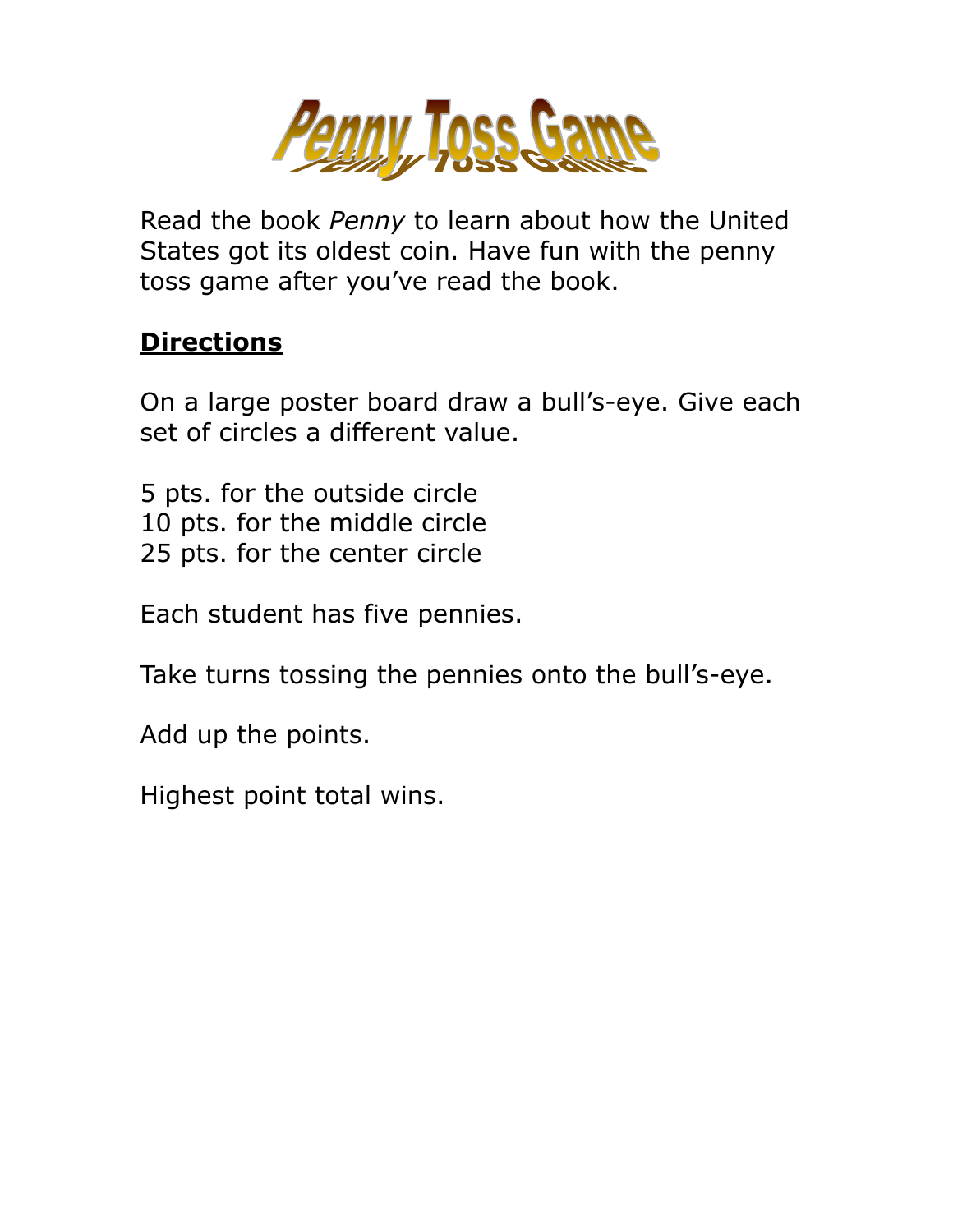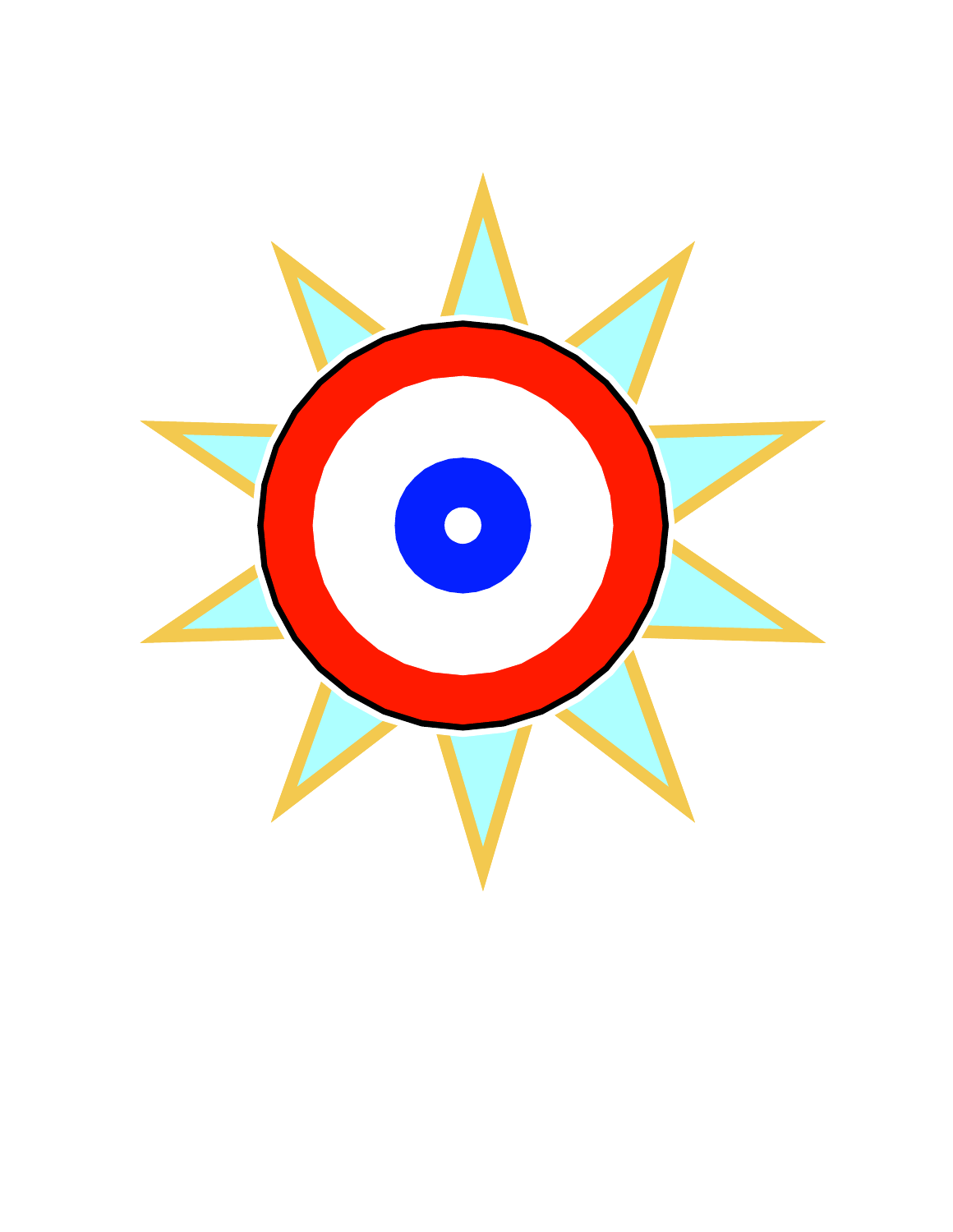

Read the book *Penny* and then have some fun with pennies and their dates.

Take 30 pennies and arrange them by the dates appearing on each penny. Start with the earliest date. If you have more than one penny that has the same date put the pennies with the same date in a stack.

How many different dates did you have? \_\_\_\_\_\_\_\_\_\_\_\_\_

Make a bar graph below showing this data. Don't forget to label your graph.